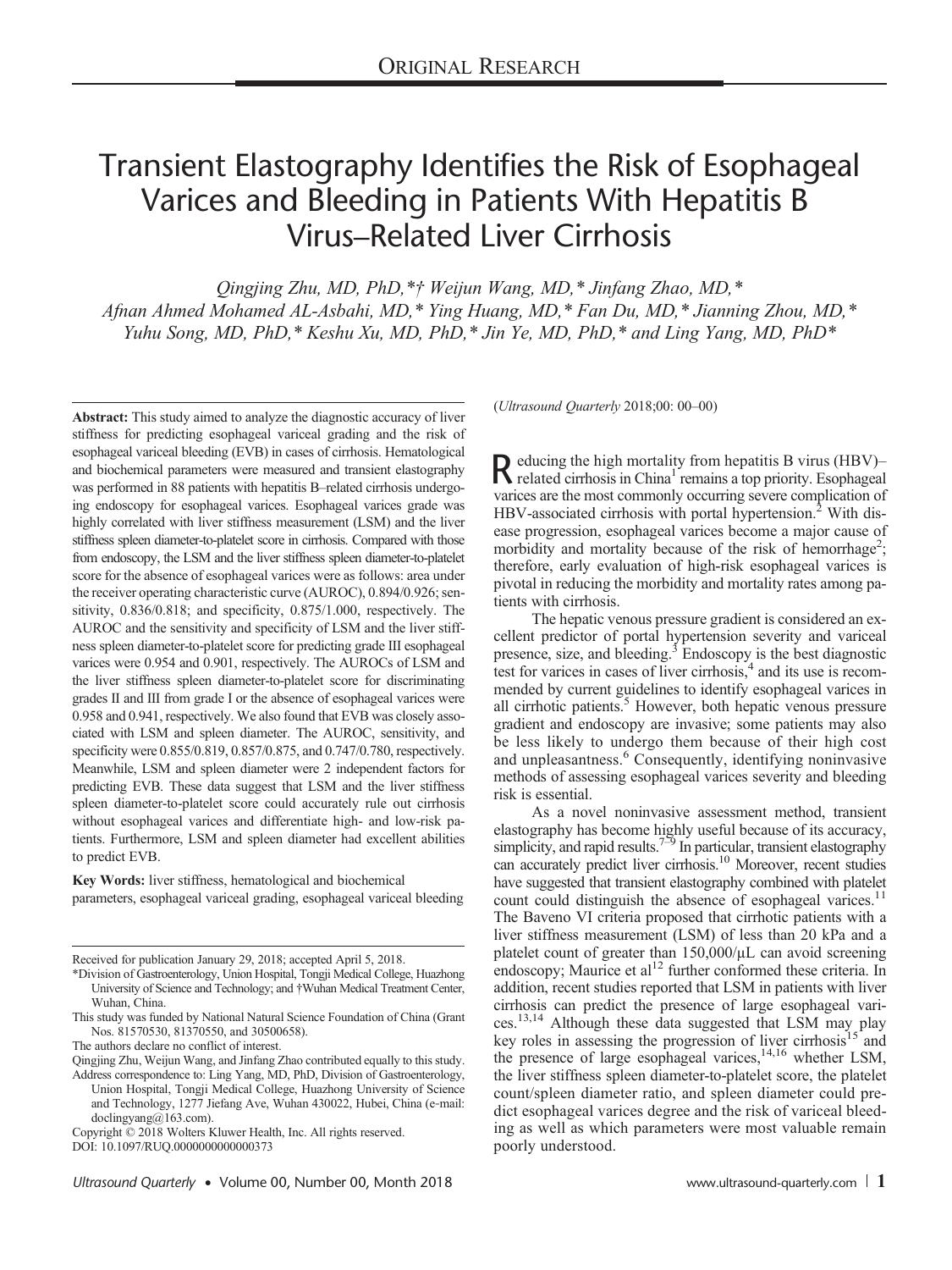Considering the need to identify patients with high-risk esophageal varices but not esophageal variceal bleeding (EVB), an optimized surveillance and prophylaxis plan with risk stratification is urgently required. Here, we aimed to investigate the diagnostic accuracy of LSM conducted by transient elastography as well as other related parameters for evaluating esophageal varices grade and bleeding risk in cases of HBV-related cirrhosis.

# MATERIALS AND METHODS

# **Patients**

One hundred fifty-eight patients with HBV-related cirrhosis treated between September 2014 and December 2015 at Union Hospital, our University of Science and Technology, were screened for possible enrollment in this study. Of them, 70 were excluded by the exclusion criteria (Fig. 1); the remaining 88 were included in the statistical analysis. Each had been administered oral antiviral drugs for at least 6 months and underwent a systematic biochemical examination and endoscopy for detecting esophageal varices presence and severity and LSM with a FibroTouch (HISK MED, Wuxi, China), a new-generation transient elastography based on a 2-dimensional image-guided system to ensure precise orientation. The time interval between endoscopy and the transient elastography evaluation was less than 3 months. Cirrhosis was diagnosed based on history, clinical, laboratory, and ultrasonography findings.

The exclusion criteria were as follows: any cause of portal hypertension other than HBV; body mass index (BMI) greater than 35 kg/m<sup>2</sup>; ascites, which may drastically influence LSM accuracy; an invalid liver stiffness value; a history of variceal bleeding or upper gastrointestinal tract bleeding; a history of β-blocker therapy or variceal ligation; positive for antibodies to human immunodeficiency virus or for hepatitis C virus; excessive alcohol consumption or drug abuse; and hepatocellular carcinoma at enrollment or history of it. Using our exclusion criteria, the remaining 88 patients were included in the final analysis. The clinical and biochemical information was reviewed. All patients signed a written informed consent form after being informed of the possible complications of the diagnostic procedures. The present study conformed with the ethical guidelines of the 1975 Declaration of Helsinki and was approved by the institutional review board of our institution.

# **Endoscopy**

All patients underwent upper gastrointestinal endoscopy performed by professional and experienced endoscopists at our endoscopy center with the aim of evaluating esophageal varices presence and severity. Eesophageal varices were divided into 4 categories: esophageal varices 0, no vein above the esophageal mucosal surface; grade I, veins are small and minimally elevated above the mucosal surface; grade II, tortuous varices accounting for less than one third of the esophageal lumen; and grade III, large varices occupying more than one third of the esophageal lumen.<sup>6</sup> High-risk esophageal varices were regarded as grade II/III or grade I esophageal varices with red signs or decompensated cirrhosis.<sup>6</sup>

### Abdominal Ultrasonography and LSM

All patients underwent an abdominal ultrasonographic examination performed by 1 of 5 independent professional and experienced sonographers with more than 15 years of experience who were blinded to the patients' clinical details. The spleen bipolar diameter was the largest longitudinal dimension at the hilum of the spleen during deep inspiration on the monitor.<sup>15</sup> Spleen diameter was the mean value of 3 measurements.

After the upper abdominal ultrasonographic examinations, transient elastography was subsequently measured using Fibrotouch (Wuxi Hisky Medical Technologies Co, Ltd) by an experienced technician who had performed more than 10,000 examinations according to the previous technique and examination procedure.<sup>17</sup> In this study, LSM success was defined as an interquartile range/LSM of 0.3 or less, up to 10 validated measurements, and a success rate of  $60\%$  or higher.<sup>18</sup>

## Clinical and Laboratory Parameters

Clinical and laboratory parameters including sex, age, BMI, and Child-Pugh grade were measured in all patients. Biochemical laboratory parameters included alanine aminotransferase, aspartate aminotransferase, total bilirubin, direct bilirubin, albumin, globulin, alkaline phosphatase, and γ-glutamyl transpeptidase levels; platelet count; red blood cell count; hemoglobin level; prothrombin time; and the international normalized ratio. Spleen diameter was measured using upper abdomen ultrasonographic examination. Noninvasive algorithms, including



FIGURE 1. Diagram for selection of patients. APRI, AST-to-Platelet ratio index; FIB-4, Fibrosis 4; LSPS, the liver stiffness spleen diameter-to-platelet score; PLT, platelet; PSR, platelet count/spleen diameter ratio.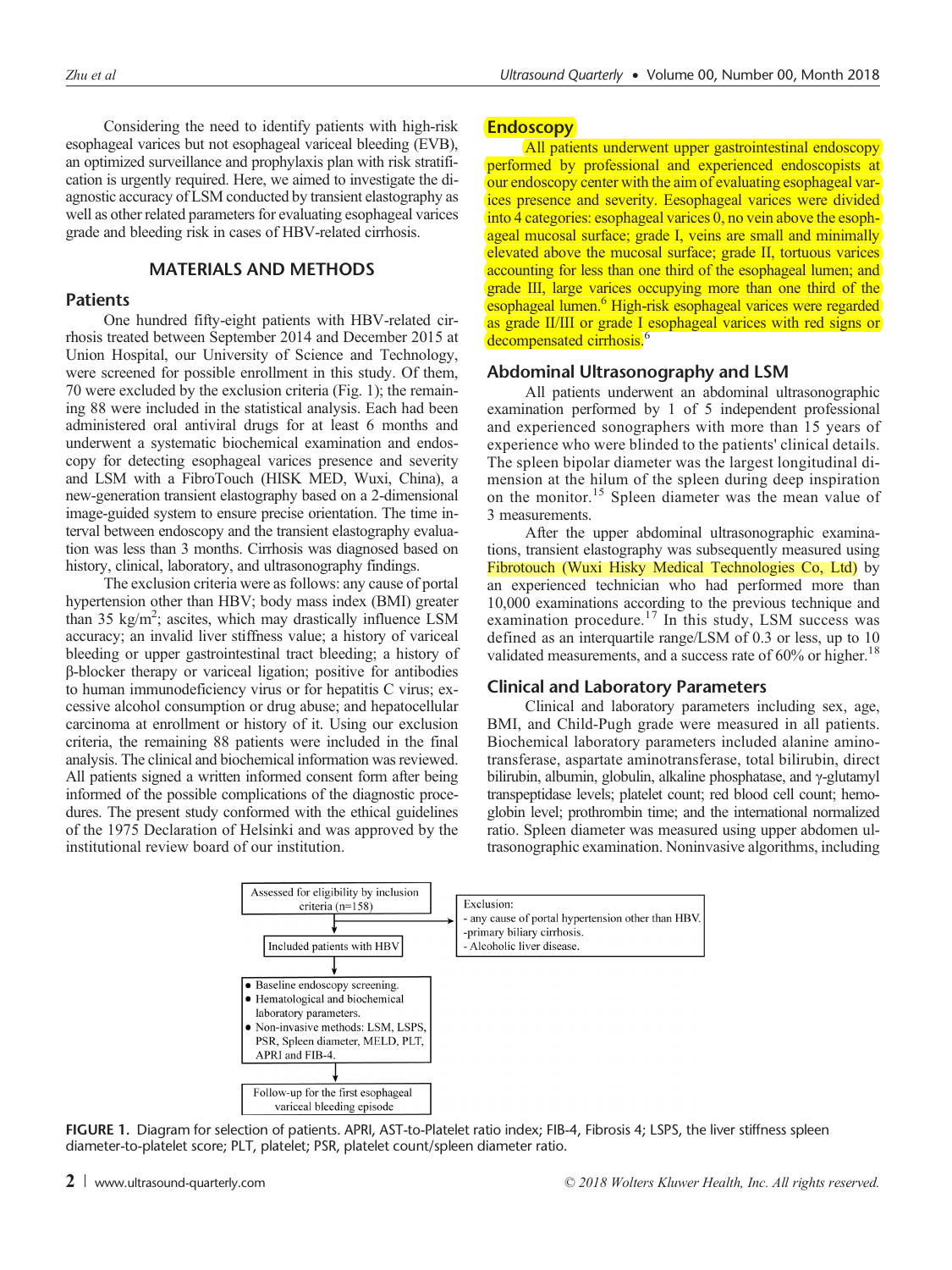the platelet count/spleen diameter ratio, Fibrosis 4 score (age [years]  $\times$  aspartate aminotransferase [IU/L]/platelet count  $\left[\frac{10^9}{L}\right] \times$  square root of alanine aminotransferase  $\left[\frac{I}{L}\right]$ aspartate-to-platelet ratio index  $(APRI = [(AST level/ULN)/$ platelet count  $(10^9/L)] \times 100$ , the liver stiffness spleen diameterto-platelet score (liver stiffness  $\times$  spleen size/platelets), and model for end-stage liver disease (MELD) score were calculated based on the related reports.<sup>7–12</sup>

# Statistical Analysis

The  $\chi^2$  test was used to analyze categorical data, whereas Student  $t$  test was used to analyze continuous data. One-way analysis of variance was used to compare the mean values of 3 or more groups. The diagnostic performances of LSM, spleen diameter, the platelet count/spleen diameter ratio, and the liver stiffness spleen diameter-to-platelet score were assessed using receiving operating characteristic (ROC) curves to evaluate esophageal varices presence and severity and predict EVB. The trapezoidal rule was applied to calculate the area under the ROC curve (AUROC). The DeLong test was used to compare AUROCs among the different groups. A multiple logistic regression analysis was used to identify risk factors associated with EVB, including LSM, spleen diameter, the liver stiffness spleen diameter-to-platelet score, and the platelet count/spleen diameter ratio. For the multiple logistic regression analysis, variables maintained in the final model were selected using the stepwise selection method.

Cutoff values obtained from ROC curves could be used to compute sensitivity and specificity. Those cutoff values maximizing sensitivity and specificity were considered optimal cutoff values. Confidence intervals of 95% calculated for each predictive test were used to compare AUROCs. The results are reported as frequencies and percentage for categorical variables, mean  $\pm$  SD for normally distributed continuous variables, and median and interquartile range for nonnormally distributed continuous variables. Statistical analyses were performed using SPSS version 20 (SPSS Inc, Chicago, IL). A probability level (P) of 0.05 was considered statistically significant.

#### RESULTS

## Baseline Characteristics

The baseline characteristics of the 88 included patients are shown in Table 1. The average age was 49.5 years, and male sex was predominant ( $n = 66$ ; 75%). The mean BMI was 23.43 kg/m<sup>2</sup>. Moreover, most cases were Child-Pugh A (81.82%), whereas 16 (18.18%) were Child-Pugh B. The spleen diameter and mean LSM values were 142.91 mm and 24.14 kPa, respectively.

Table 2 shows a summary comparison of the characteristics of patients with or without esophageal varices. Varices were present in 81.82% of cases ( $n = 72$ ). Compared with patients without varices, patients with esophageal varices had a statistically higher alkaline phosphatase, larger spleen diameter, lower hemoglobin levels, and lower platelet count/spleen diameter ratio. Liver stiffness measurement and the liver stiffness spleen diameter-to-platelet score values were significantly elevated in patients with esophageal varices than in those without. There were no significant intergroup differences in the other indexes.

|  | TE Predicts Esophageal Varices and Bleeding |  |  |
|--|---------------------------------------------|--|--|
|  |                                             |  |  |

| <b>TABLE 1. Baseline Characteristics of Entire Population</b> |                                            |  |  |  |
|---------------------------------------------------------------|--------------------------------------------|--|--|--|
| <b>Items</b>                                                  | Hepatitis B-Related Cirrhosis ( $n = 88$ ) |  |  |  |
| Sex, male/female                                              | 66/22                                      |  |  |  |
| Age, y                                                        | $49.55 \pm 10.20$                          |  |  |  |
| BMI, $kg/m2$                                                  | $23.43 \pm 4.17$                           |  |  |  |
| Child-Pugh                                                    |                                            |  |  |  |
| A                                                             | 72 (81.82%)                                |  |  |  |
| B                                                             | $16(18.18\%)$                              |  |  |  |
| ALT, U/L                                                      | $42.67 \pm 47.38$                          |  |  |  |
| AST, U/L                                                      | $42.69 \pm 30.32$                          |  |  |  |
| TBIL, µmol/L                                                  | $23.02 \pm 15.73$                          |  |  |  |
| $DBIL$ , $\mu$ mol/ $L$                                       | $10.71 \pm 7.96$                           |  |  |  |
| ALB, $g/L$                                                    | $38.07 \pm 6.11$                           |  |  |  |
| $GLB$ , $g/L$                                                 | $29.03 \pm 6.06$                           |  |  |  |
| ALP, U/L                                                      | $101.19 \pm 46.62$                         |  |  |  |
| $\gamma$ -GT, U/L                                             | $55.67 \pm 61.16$                          |  |  |  |
| Red blood cell, T/L                                           | $3.98 \pm 0.83$                            |  |  |  |
| Hemoglobin, g/L                                               | $122.65 \pm 25.82$                         |  |  |  |
| Platelet, $\times 10^9$ /L                                    | $116.99 \pm 96.06$                         |  |  |  |
| PT, s                                                         | $15.54 \pm 1.89$                           |  |  |  |
| <b>INR</b>                                                    | $1.26 \pm 0.20$                            |  |  |  |
| Spleen diameter, mm                                           | $142.91 \pm 34.22$                         |  |  |  |
| <b>PSR</b>                                                    | $707.02 \pm 513.79$                        |  |  |  |
| <b>LSPS</b>                                                   | $6.10 \pm 6.56$                            |  |  |  |
| LSM, kPa                                                      | $24.14 \pm 15.39$                          |  |  |  |
| FIB-4                                                         | $4.69 \pm 4.27$                            |  |  |  |
| APRI                                                          | $1.37 \pm 1.16$                            |  |  |  |
| <b>MELD</b>                                                   | $6.73 \pm 3.89$                            |  |  |  |

ALB, albumin; ALP, alkaline phosphatase; ALT, aminotransferase; AST, aspartate aminotransferase; DBIL, direct bilirubin; FIB-4, Fibrosis 4; γ-GT, γ-glutamyltranspeptidase; GLB, globulin; INR, international normalized ratio; LSPS, liver stiffness  $\times$  spleen diameter/platelet count ratio score; PSR, platelet count/spleen diameter ratio; PT, prothrombin time; TBIL, total bilirubin.

These data indicated that alkaline phosphatase, spleen diameter, the platelet count/spleen diameter ratio, LSM, and the liver stiffness spleen diameter-to-platelet score might be useful for distinguishing cirrhosis patients with esophageal varices from those without.

# Esophageal Varices Degree Is Closely Associated With Spleen Diameter, the Platelet Count/Spleen Diameter Ratio, the Liver Stiffness Spleen Diameter-to-Platelet Score, and LSM Alterations

Because spleen diameter, the platelet count/spleen diameter ratio, the liver stiffness spleen diameter-to-platelet score, and LSM were associated with esophageal varices (Table 2), we further analyzed their correlations. Spleen diameter, the platelet count/spleen diameter ratio, the liver stiffness spleen diameterto-platelet score, and LSM among patients without esophageal varices and those with different grades were significantly different (Table 3). Patients with more severe varices had a statistically larger spleen diameter, lower platelet count/spleen diameter ratio, higher liver stiffness spleen diameter-to-platelet score, and higher LSM levels than did those without or with moderate varices  $(P < 0.001$ ; Table 3).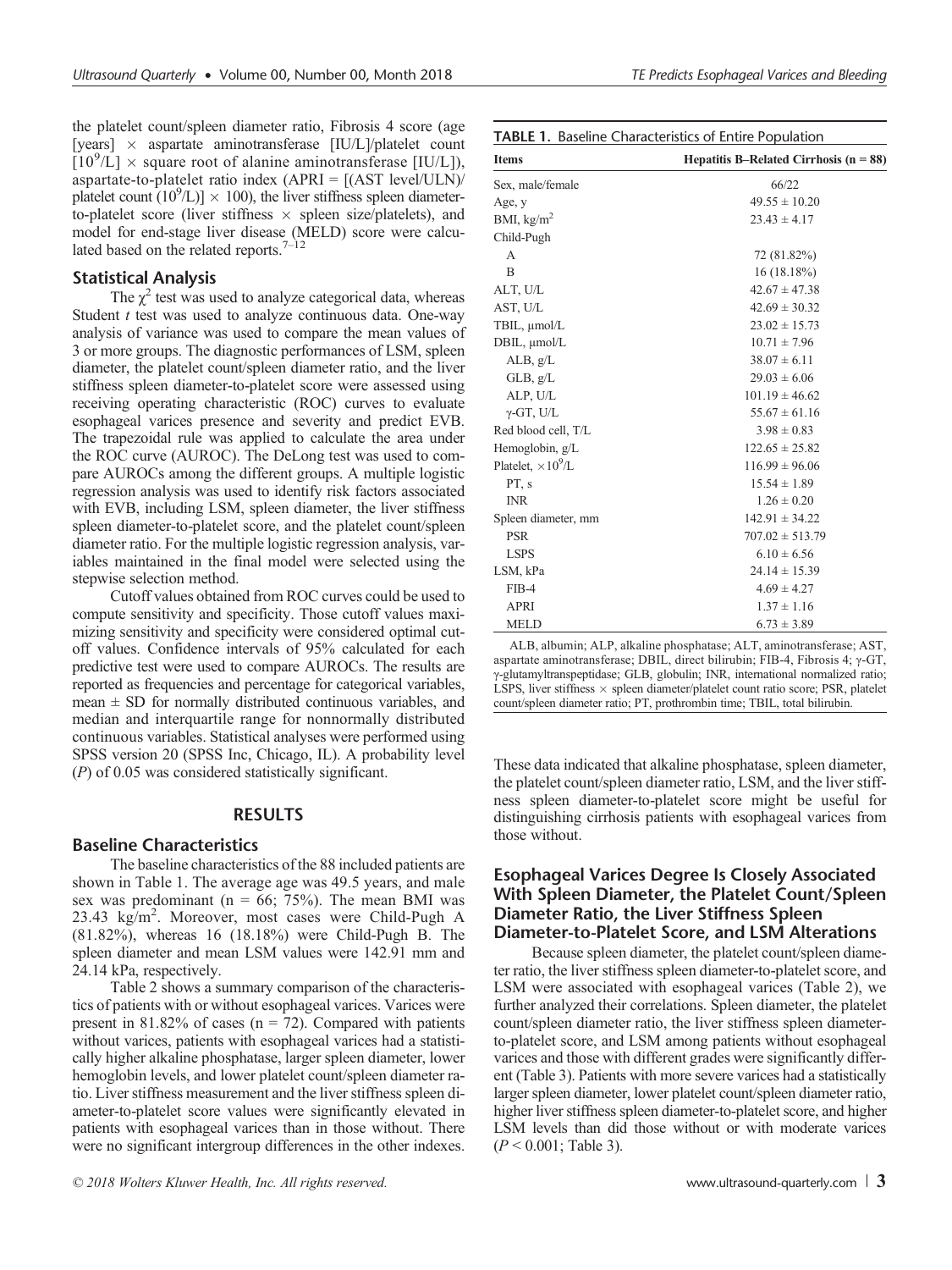|                            | <b>Esophageal Varices</b> |                      |                  |
|----------------------------|---------------------------|----------------------|------------------|
| <b>Items</b>               | Absent ( $n = 16$ )       | Present ( $n = 72$ ) | $\boldsymbol{P}$ |
| Sex, male/female           | 10/6                      | 56/16                | 0.191            |
| Age, y                     | $50.94 \pm 8.09$          | $49.25 \pm 10.63$    | 0.551            |
| BMI, $\text{kg/m}^2$       | $24.74 \pm 3.91$          | $23.14 \pm 4.20$     | 0.166            |
| Child-Pugh                 |                           |                      | 0.880            |
| A                          | 13 (81.25%)               | 59 (81.94%)          |                  |
| $\overline{B}$             | 3(18.75)                  | 13 (18.06%)          |                  |
| ALT, U/L                   | $40.18 \pm 48.09$         | $43.22 \pm 47.54$    | 0.818            |
| AST, U/L                   | $43.75 \pm 45.36$         | $42.45 \pm 26.36$    | 0.878            |
| TBIL, µmol/L               | $27.86 \pm 26.79$         | $21.96 \pm 12.11$    | 0.175            |
| DBIL, µmol/L               | $12.60 \pm 14.06$         | $10.29 \pm 5.94$     | 0.297            |
| ALB, g/L                   | $40.57 \pm 5.24$          | $37.52 \pm 6.19$     | 0.071            |
| $GLB$ , $g/L$              | $29.63 \pm 4.03$          | $28.90 \pm 6.44$     | 0.667            |
| ALP, U/L                   | $77.63 \pm 25.04$         | $106.36 \pm 48.74$   | 0.025            |
| $\gamma$ -GT, U/L          | $47.06 \pm 52.73$         | $57.56 \pm 63.02$    | 0.537            |
| Red blood cell, T/L        | $4.07 \pm 1.28$           | $3.97 \pm 0.73$      | 0.683            |
| Hemoglobin, g/L            | $138.14 \pm 17.76$        | $119.68 \pm 26.15$   | 0.013            |
| Platelet, $\times 10^9$ /L | $128.57 \pm 48.18$        | $114.77 \pm 102.82$  | 0.625            |
| PT, s                      | $15.15 \pm 2.38$          | $15.61 \pm 1.80$     | 0.446            |
| <b>INR</b>                 | $1.23 \pm 0.25$           | $1.27 \pm 0.19$      | 0.518            |
| Spleen diameter, mm        | $111.79 \pm 15.38$        | $152.82 \pm 32.63$   | 0.000            |
| <b>PSR</b>                 | $1206.67 \pm 508.10$      | $570.75 \pm 427.71$  | 0.000            |
| <b>LSPS</b>                | $1.01 \pm 0.66$           | $7.49 \pm 6.77$      | 0.002            |
| LSM, kPa                   | $10.25 \pm 4.43$          | $27.19 \pm 16.27$    | 0.000            |
| $FIB-4$                    | $3.46 \pm 3.06$           | $4.92 \pm 4.45$      | 0.244            |
| <b>APRI</b>                | $1.14 \pm 1.40$           | $1.41 \pm 1.11$      | 0.420            |
| <b>MELD</b>                | $6.03 \pm 5.30$           | $6.85 \pm 3.64$      | 0.520            |

The Liver Stiffness Spleen Diameter-to-Platelet Score and LSM Values Are Closely Related to Esophageal Varices Bleeding in Cirrhosis

The characteristics of cirrhosis patients with and without variceal bleeding are shown in Table 4. Patients with EVB had significantly lower albumin levels, lower red blood cell count, and decreased hemoglobin levels. In addition, spleen

#### mparison of Characteristics Between HBV-Related Patients With and Without Variceal Bleeding

|                            | <b>Variceal Bleeding</b> |                      |                  |  |
|----------------------------|--------------------------|----------------------|------------------|--|
| <b>Items</b>               | Absent ( $n = 74$ )      | Present ( $n = 14$ ) | $\boldsymbol{P}$ |  |
| Sex, male/female           | 53/21                    | 13/1                 | 0.186            |  |
| Age, y                     | $48.76 \pm 10.06$        | $53.79 \pm 10.25$    | 0.091            |  |
| BMI, $\text{kg/m}^2$       | $23.49 \pm 4.45$         | $23.08 \pm 2.29$     | 0.738            |  |
| Child-Pugh                 |                          |                      | 0.575            |  |
| A                          | $60(80\%)$               | $12(85.71\%)$        |                  |  |
| $\overline{B}$             | 14 (18.67%)              | 2(14.29%)            |                  |  |
| $\mathcal{C}$              | $1(1.33\%)$              | 0(0)                 |                  |  |
| ALT, U/L                   | $44.48 \pm 51.25$        | $33.00 \pm 10.96$    | 0.408            |  |
| AST, U/L                   | $43.13 \pm 32.37$        | $40.29 \pm 15.89$    | 0.749            |  |
| TBIL, µmol/L               | $23.60 \pm 16.33$        | $19.90 \pm 12.02$    | 0.422            |  |
| DBIL, µmol/L               | $10.86 \pm 8.19$         | $9.9 \pm 6.75$       | 0.681            |  |
| ALB, g/L                   | $38.74 \pm 6.10$         | $34.46 \pm 4.98$     | 0.015            |  |
| $GLB$ , $g/L$              | $29.10 \pm 5.79$         | $28.63 \pm 7.60$     | 0.789            |  |
| ALP, U/L                   | $99.85 \pm 48.50$        | $108.36 \pm 35.46$   | 0.534            |  |
| $\gamma$ -GT, U/L          | $55.59 \pm 63.61$        | $56.14 \pm 47.80$    | 0.975            |  |
| Red blood cell, T/L        | $4.09 \pm 0.85$          | $3.43 \pm 0.43$      | 0.006            |  |
| Hemoglobin, g/L            | $127.64 \pm 24.73$       | $96.64 \pm 12.51$    | 0.000            |  |
| Platelet, $\times 10^9$ /L | $121.27 \pm 101.76$      | $94.64 \pm 55.25$    | 0.345            |  |
| PT, s                      | $15.45 \pm 1.91$         | $15.95 \pm 1.80$     | 0.385            |  |
| <b>INR</b>                 | $1.25 \pm 0.20$          | $1.31 \pm 0.19$      | 0.351            |  |
| Spleen diameter, mm        | $137.56 \pm 32.01$       | $176.38 \pm 29.64$   | 0.002            |  |
| <b>PSR</b>                 | $741.99 \pm 526.36$      | $497.19 \pm 393.96$  | 0.215            |  |
| <b>LSPS</b>                | $5.37 \pm 6.54$          | $10.47 \pm 5.04$     | 0.041            |  |
| LSM, kPa                   | $21.13 \pm 13.28$        | $40.29 \pm 16.33$    | 0.000            |  |
| $FIB-4$                    | $4.56 \pm 4.25$          | $5.33 \pm 4.47$      | 0.542            |  |
| <b>APRI</b>                | $1.36 \pm 1.20$          | $1.38 \pm 0.96$      | 0.974            |  |
| <b>MELD</b>                | $6.56 \pm 3.88$          | $7.53 \pm 4.00$      | 0.419            |  |

ALB, albumin; ALP, alkaline phosphatase; ALT, aminotransferase; AST, aspartate aminotransferase; DBIL, direct bilirubin; FIB-4, Fibrosis 4; GLB, globulin; γ-GT, γ-glutamyltranspeptidase; INR, international normalized ratio; LSPS, liver stiffness  $\times$  spleen diameter/platelet count ratio score; PSR, platelet count/spleen diameter ratio; PT, prothrombin time; TBIL, total bilirubin.

## diameter values were larger in patients with EVB than in those without EVB. In addition, the liver stiffness spleen diameterto-platelet score and LSM values were drastically higher in patients with variceal bleeding than those without, suggesting the role of the liver stiffness spleen diameter-to-platelet score and LSM in predicting EVB. No significant differences were observed in Fibrosis 4, APRI, or MELD.

|                     | <b>Esophageal Varices</b> |                     |                     |                     |       |
|---------------------|---------------------------|---------------------|---------------------|---------------------|-------|
| <b>Items</b>        | Absent $(n = 16)$         | $F1(n = 20)$        | $F2(n = 25)$        | $F3(n = 27)$        |       |
| Spleen diameter, mm | $111.79 \pm 15.38$        | $140.79 \pm 26.93$  | $148.57 \pm 33.93$  | $167.06 \pm 32.51$  | 0.000 |
| PSR                 | $1206.67 \pm 508.10$      | $805.57 \pm 580.91$ | $414.64 \pm 207.30$ | $501.88 \pm 339.78$ | 0.000 |
| <b>LSPS</b>         | $1.01 \pm 0.66$           | $2.93 \pm 2.67$     | $6.71 \pm 3.99$     | $12.16 \pm 8.25$    | 0.000 |
| LSM, kPa            | $10.25 \pm 4.43$          | $12.54 \pm 4.19$    | $23.55 \pm 5.56$    | $40.91 \pm 14.67$   | 0.000 |

LSPS, liver stiffness  $\times$  spleen diameter/platelet count ratio score; PSR, platelet count/spleen diameter ratio.

| TABLE 2. Comparison of Characteristics Between HBV Related   | <b>TABLE 4. Cor</b> |
|--------------------------------------------------------------|---------------------|
| Liver Cirrhosis Patients With and Without Esophageal Varices | Liver Cirrhosis     |

| APRI        | $1.14 \pm 1.40$                                                                                                                                                                                                                                                                                                                                                                                            | $1.41 \pm 1.11$ | 0.420 |
|-------------|------------------------------------------------------------------------------------------------------------------------------------------------------------------------------------------------------------------------------------------------------------------------------------------------------------------------------------------------------------------------------------------------------------|-----------------|-------|
| <b>MELD</b> | $6.03 \pm 5.30$                                                                                                                                                                                                                                                                                                                                                                                            | $6.85 \pm 3.64$ | 0.520 |
|             | ALB, albumin; ALP, alkaline phosphatase; ALT, aminotransferase; AST,<br>spartate aminotransferase; DBIL, direct bilirubin; FIB-4, Fibrosis 4; GLB,<br>lobulin; γ-GT, γ-glutamyltranspeptidase; INR, international normalized ratio;<br>SPS, liver stiffness $\times$ spleen diameter/platelet count ratio score; PSR, platelet<br>bunt/spleen diameter ratio; PT, prothrombin time; TBIL, total bilirubin. |                 |       |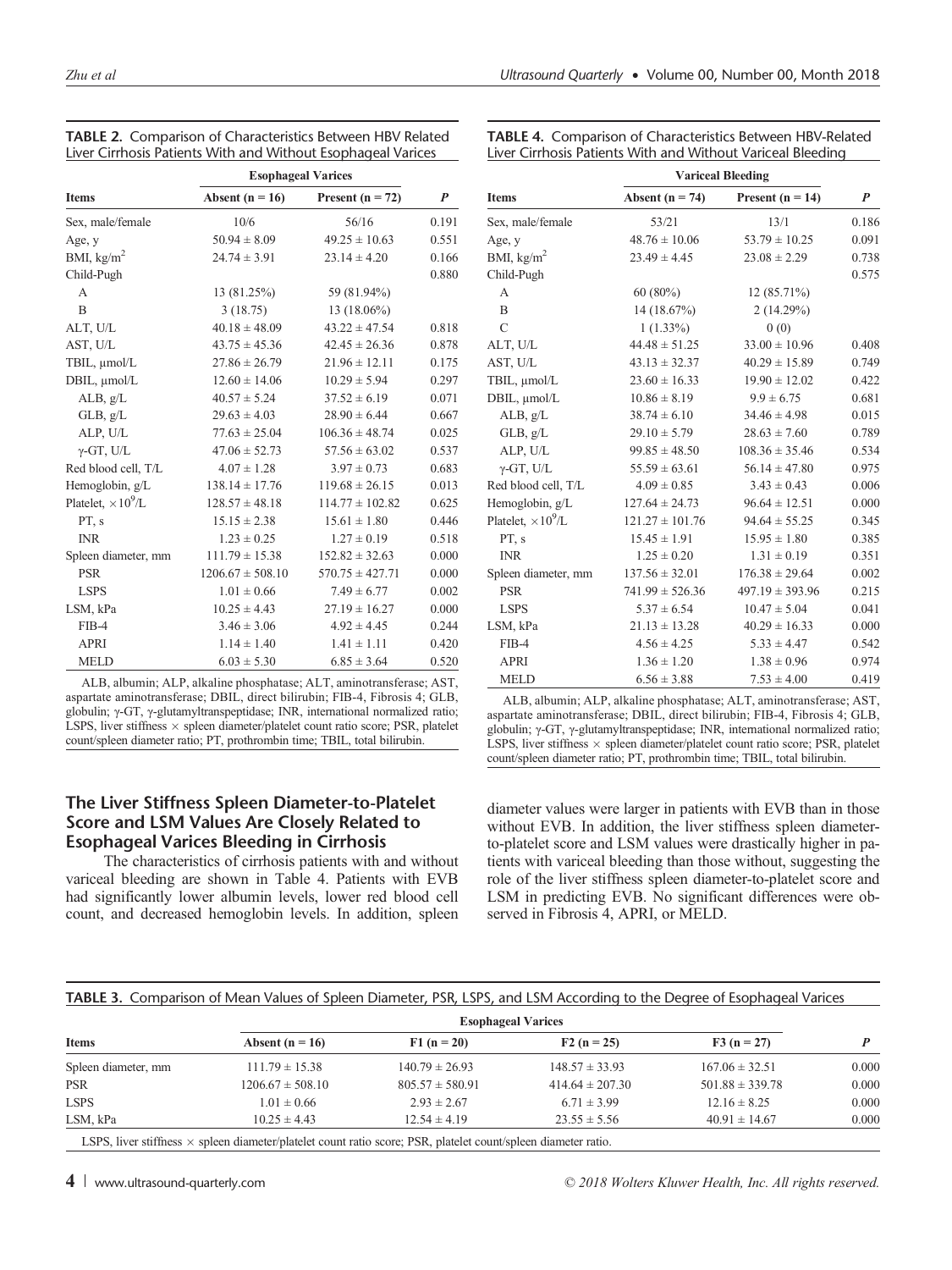| <b>Method</b>   | <b>Varices Grade</b> | <b>AUROC (95% CI)</b>                                                                                                 | <b>Cutoff Value</b> | <b>Sensitivity</b> | <b>Specificity</b> | $\boldsymbol{P}$ |
|-----------------|----------------------|-----------------------------------------------------------------------------------------------------------------------|---------------------|--------------------|--------------------|------------------|
| LSM             | $\geq$ GI            | $0.894(0.822 - 0.966)$                                                                                                | 12.63               | 0.836              | 0.875              | < 0.0001         |
|                 | $\geq$ GII           | $0.958(0.916 - 0.999)$                                                                                                | 19.80               | 0.870              | 0.971              | < 0.0001         |
|                 | <b>GIII</b>          | $0.954(0.912-0.995)$                                                                                                  | 23.85               | 0.928              | 0.836              | < 0.0001         |
|                 | Varices bleeding     | $0.855(0.774 - 0.936)$                                                                                                | 26.27               | 0.857              | 0.747              | < 0.0001         |
| Spleen diameter | $\geq$ GI            | $0.873(0.781 - 0.964)$                                                                                                | 130.0               | 0.773              | 0.851              | < 0.0001         |
|                 | $\geq$ GII           | $0.762(0.639 - 0.884)$                                                                                                | 146.5               | 0.600              | 0.786              | < 0.001          |
|                 | <b>GIII</b>          | $0.767(0.629 - 0.905)$                                                                                                | 152.5               | 0.688              | 0.738              | 0.002            |
|                 | Varices bleeding     | $0.819(0.663 - 0.975)$                                                                                                | 156.5               | 0.875              | 0.780              | 0.004            |
| <b>PSR</b>      | $\geq$ GI            | $0.833(0.710-0.957)$                                                                                                  | 1035                | 0.863              | 0.750              | < 0.001          |
|                 | $\geq$ GII           | $0.776(0.646 - 0.905)$                                                                                                | 553.9               | 0.733              | 0.731              | < 0.001          |
|                 | <b>GIII</b>          | $0.644(0.491 - 0.797)$                                                                                                | 368.8               | 0.500              | 0.750              | 0.095            |
|                 | Varices bleeding     | $0.630(0.443 - 0.818)$                                                                                                | 339.5               | 0.625              | 0.750              | 0.242            |
| <b>LSPS</b>     | $\geq$ GI            | $0.926(0.859 - 0.993)$                                                                                                | 2.375               | 0.818              | 1.000              | < 0.0001         |
|                 | $\geq$ GII           | $0.941(0.878 - 1.00)$                                                                                                 | 3.544               | 0.900              | 0.885              | < 0.0001         |
|                 | <b>GIII</b>          | $0.901(0.820 - 0.996)$                                                                                                | 6.934               | 0.875              | 0.875              | < 0.0001         |
|                 | Varices bleeding     | $0.818(0.672 - 0.963)$                                                                                                | 8.496               | 0.750              | 0.854              | 0.004            |
|                 |                      | LSPS, liver stiffness $\times$ spleen diameter/platelet count ratio score; PSR, platelet count/spleen diameter ratio. |                     |                    |                    |                  |

TABLE 5. Optimal Cutoff Values of LSM, Spleen Diameter, PSR, and LSPS According to the Degree and Hemorrhage of Esophageal Varice

# The Liver Stiffness Spleen Diameter-to-Platelet Score Can Predict Cirrhosis With or Without Esophageal Varices and Differentiate High-Risk From Low-Risk EVB

Tables 2 and 3 show that LSM, spleen diameter, the platelet count/spleen diameter ratio, and the liver stiffness spleen diameter-to-platelet score are highly associated with varices grade and EVB; therefore, we further investigated the diagnostic value of evaluating varices and EVB (Table 5). The AUROC values of LSM, spleen diameter, the platelet count/spleen diameter ratio, and the liver stiffness spleen diameter-to-platelet score for detecting varices (GI–III) were 0.894, 0.873, 0.833, and 0.926, respectively. The AUROC values of LSM, spleen diameter, the platelet count/spleen diameter ratio, and the liver stiffness spleen diameter-to-platelet score for discriminating GII–III from GI varices or the absence of varices were 0.958, 0.762, 0.776, and 0.941, respectively. For predicting GIII varices, the AUROC values of LSM, spleen diameter, the platelet count/spleen diameter ratio, and the liver stiffness spleen diameter-to-platelet score were 0.954, 0.767, 0.644, and 0.901, respectively (Table 5). Liver stiffness measurement had a statistically larger AUROC (0.855) for predicting EVB than the other indexes (Table 5). These findings implied that the 4 indexes had potential diagnostic performance for varices and EVB.

Therefore, we then assessed the optimal cutoff values for evaluating varices and EVB (Fig. 3). The optimal cutoff value of LSM for detecting varices (GI–III) was 12.63 kPa (Fig. 3), with a sensitivity and a specificity of 83.6% and 87.5%, respectively (Fig. 2A). The best cutoff value of LSM for predicting the presence of GII–III varices was 19.8 kPa (Fig. 3), with a sensitivity and a specificity of 87.0% and 97.1% (Fig. 2B), respectively. The optimal cutoff value of LSM for distinguishing GIII varices was 23.85 kPa (Fig. 3); the sensitivity and specificity were 92.8% and 83.6% (Fig. 2C), respectively. The prime cutoff value of LSM for detecting EVB was 26.27 kPa (Fig. 3); the sensitivity and specificity were 85.7% and 74.7%, respectively (Fig. 2D). Spleen diameter, the platelet count/spleen diameter ratio, and the liver stiffness spleen diameter-to-platelet score values are shown in Table 5 and Figure 2. According to these results, we found that LSM and the liver stiffness spleen diameter-to-platelet score were better able than spleen diameter and the platelet count/spleen diameter ratio to distinguish patients with varices from those with cirrhosis and those with GIII varices from those with cirrhosis. Furthermore, LSM and spleen diameter have advantages over the other indexes for predicting EVB.

# Independent Factors for Predicting EVB

Multiple logistic regression analyses were performed to evaluate the connection between explanatory variables and variceal hemorrhage (Table 6). Liver stiffness measurement was positively correlated with the presence of EVB (odds ratio, 1.093;  $P = 0.030$ , and spleen diameter was significantly linked with variceal hemorrhage (odds ratio,  $1.051$ ;  $P = 0.021$ ). However, hemoglobin level, red blood cell count, albumin level, the liver stiffness spleen diameter-to-platelet score, and the platelet count/spleen diameter ratio were not independent factors of variceal hemorrhage.

# **DISCUSSION**

Here, we showed that LSM and the liver stiffness spleen diameter-to-platelet score are able to differentiate cirrhosis patients without varices from those with varices and distinguish between cirrhosis patients with GIII varices and those without GIII varices. Furthermore, LSM and spleen diameter had excellent abilities to predict EVB.

Hepatitis B virus–related cirrhosis has caused high mortality rates worldwide, especially in China. Esophageal variceal bleeding is considered one of the most serious complications of liver cirrhosis.<sup>2</sup> Hepatic venous pressure gradient and endoscopy are considered reliable methods for estimating the risk of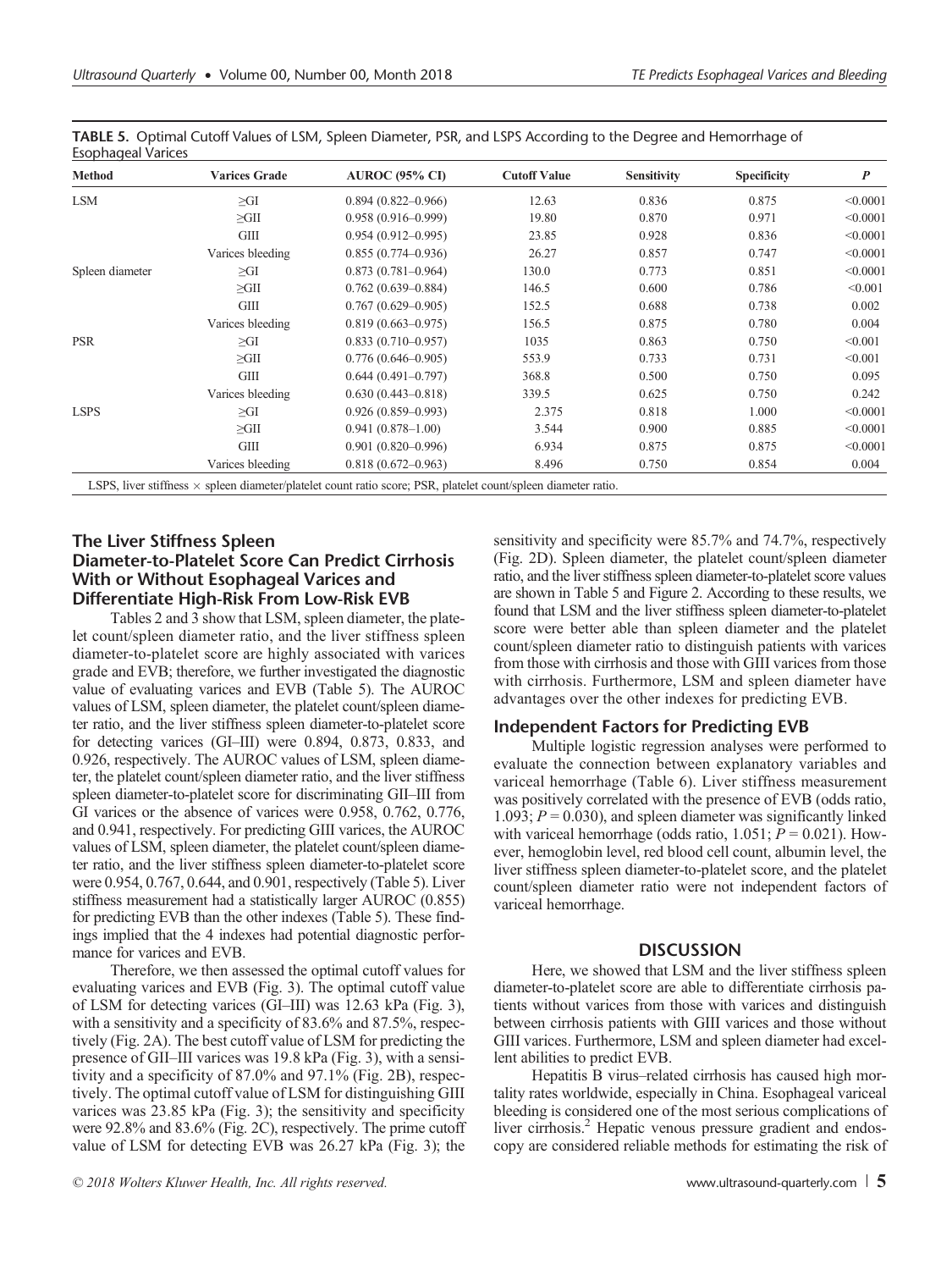

FIGURE 2. Comparative AUROC for predicting the presence, grade, severity, and bleeding of esophageal varices. Analyses of the liver stiffness spleen diameter-to-platelet score (LSPS), platelet count/spleen diameter ratio (PSR), spleen diameter (SD), LSM, and LSM + LSPS in predicting the presence (A), grade (B), severity (C), and bleeding (D) of esophageal varices.

varices and bleeding to determine whether prophylactic treatment is necessary. $3\frac{3}{5}$  However, considering the relatively low prevalence and unpleasant experience associated with high-risk varices in cirrhotic patients, some noninvasive and accurate procedures for diagnosing high-risk varices are urgently required to partially replace invasive hepatic venous pressure gradient and endoscopy.

The usefulness of the LSM value as a predictor of cirrhosis and esophageal varices has been already demonstrated in several studies.<sup>11,12,15,16</sup> The results of these studies suggested that LSM in cirrhosis could predict the presence of large esophageal varices. $17-19$  Our results also showed that varices grade was highly correlated with LSM in patients with HBV-related cirrhosis. Here, we found a more profound role of the liver stiffness spleen diameter-to-platelet score for evaluating varices. Specifically, we confirmed that the liver stiffness spleen diameter-to-platelet score was a good parameter, with AUC values of 0.926, 0.941, and 0.901 for diagnosing grade I, grade II, and grade III, respectively. Note that the diagnostic specificity of the liver stiffness spleen diameter-to-platelet score



FIGURE 3. Usefulness of LSMs in clinical practice (cutoff values with negative predictive value of >90%).

for identifying cirrhosis without varices was 1.000, meaning that it can accurately rule out patients without varices. Although the use of the spleen diameter value, platelet count, and the platelet count/spleen diameter ratio for predicting varices has been reported in some studies,  $20,21$  our results showed that both LSM and the liver stiffness spleen diameter-to-platelet score had a higher diagnostic accuracy for distinguishing cirrhosis without varices from that with varices and low-risk from highrisk varices. Although the number of patients without varices was low (16 vs 72), the population stratified according to the degree of varices was also comparable (cirrhosis without varices vs  $F1/F2/F3 = 16$  vs 20/25/27), suggesting that our results were largely unaffected. The reason for the low mean LSM in the no-varices subgroup (10.25  $\pm$  4.43) may be that most patients came from an outpatient service and received antiviral treatment as stated in a recent report.<sup>22</sup> However, LSM shows different cutoff values for varices in different reports.<sup>19,23,24</sup> This may be attributed to differences in demographics and patient characteristics, varices etiologies, and machine types.

Liver stiffness measurement and spleen diameter have reportedly been used to identify patients with high-risk varices.<sup>25</sup> Our study also showed that LSM and spleen diameter are significantly higher in patients with EVB than in those without EVB. Similar to previous studies,  $22,26$  we also reported that the liver stiffness spleen diameter-to-platelet score might be useful for predicting EVB among cirrhotic patients. Based on these results, the diagnostic values of LSM, spleen diameter, and the liver stiffness spleen diameter-to-platelet score were better than that of PSR. Furthermore, LSM and spleen diameter but not the liver stiffness spleen diameter-to-platelet score are independent risk factors associated with EVB on multiple logistic regression analysis. Therefore, we thought that LSM and spleen diameter had excellent abilities to predict the presence of EVB.

Our study has several limitations. First, because we selected only cirrhosis patients with a single etiology (HBV infection),